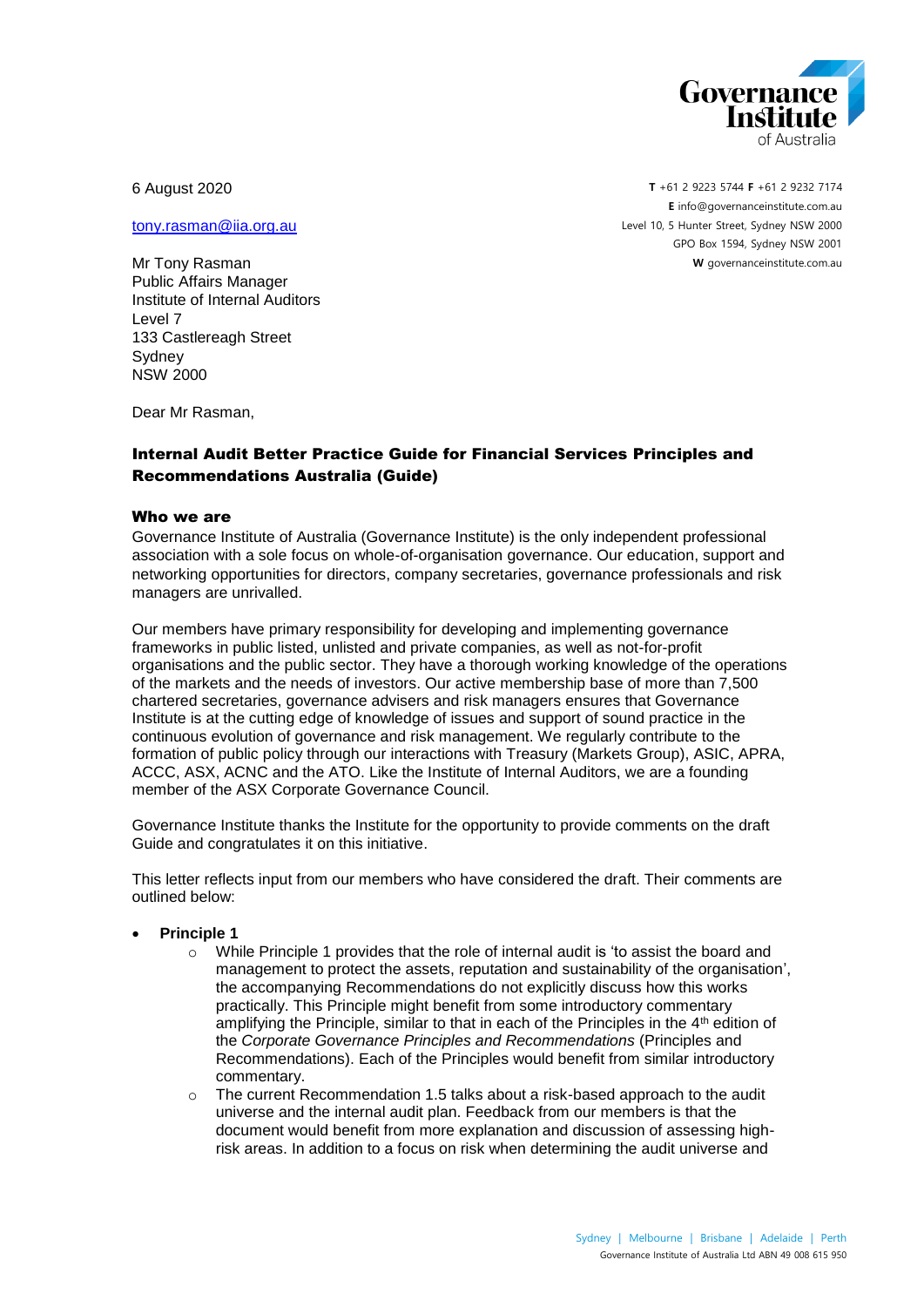the plan, there should be a focus on areas for improvement. The comment about a greater focus on risk applies to the rest of the document.

- **Principle 2**
	- $\circ$  Feedback from our members is that this Principle should address the material currently contained in Principle 3. While the matters outlined in the current Principle 2 - capacity, skill, capability and experience of the team, adequacy of resourcing, independence and tenure, the charter and avoiding linking remuneration to shortterm organisational performance - are all very important, our members consider that this Principle should focus on providing assurance which adds value.
	- $\circ$  The current Recommendation 2.1 should remain in the document but should not necessarily be the first Recommendation under the Principle.
	- $\circ$  The current Recommendation 2.2 should also address appropriate resourcing in terms of headcount and systems, particularly given the references to the use of data analytics in Principle 4. In addition, this Recommendation could also address the organisational resourcing required where the function is outsourced, given that many organisations either partially or fully outsource the function. The document would also benefit from some additional commentary around outsourcing for example, benefits such as providing additional support for the organisation or assisting in maintaining the independence of the function.
	- $\circ$  Recommendation 2.5 the matters outlined in this Recommendation should also be reflected in the Audit Committee's charter. Our members also observed that in their experience internal audit charters are frequently not publicly available.

## **Principle 3**

- o As noted above this material on providing assurance which adds value would be better as the second Principle given its importance.
- **Principle 4** 
	- $\circ$  Recommendation 4.8 our members consider that the external assessment of internal audit could be carried out more regularly than at five-yearly intervals.
- **Principle 5** 
	- $\circ$  Given the Principle talks about internal audit driving positive change by providing timely, accurate and insightful information to be used as a basis for making riskfocused decisions, this Principle would be improved by some discussion of the role internal audit can play in training and improvement.
- **General**
	- o An issue to consider is how the document will assist organisations to create an internal audit function or process that meets what is needed in 2020. This would assist in giving the document more of a 'future focus' and a greater sense of the financial services sector having absorbed the lessons of the Financial Services Royal Commission and APRA's *Prudential Inquiry into Commonwealth Bank of Australia*. Text boxes highlighting some of the lessons from these inquiries might be useful additions.
	- $\circ$  The Drafting Committee may wish to consider cross references to the Principles and Recommendations, particularly Recommendations 4.1 and 7.3.
	- $\circ$  The document would also benefit from more discussion of internal audit's role as a proactive tool for organisations.
	- $\circ$  Our members also suggest the project team consider whether there needs to be a specific acknowledgement of the impact of COVID-19, noting that the draft was prepared and issued in advance of the spread of the pandemic.
	- $\circ$  When doing a final revision of the document we suggest the reviewers consider the use of 'should' as opposed to 'may wish to consider' throughout the document to ensure that 'should' is appropriate in the circumstances.
	- o Drafting points:
		- Footnote 11 this legislation has now passed through Parliament.
		- Recommendation 5.4 the actual text of the Recommendation should be in bold.